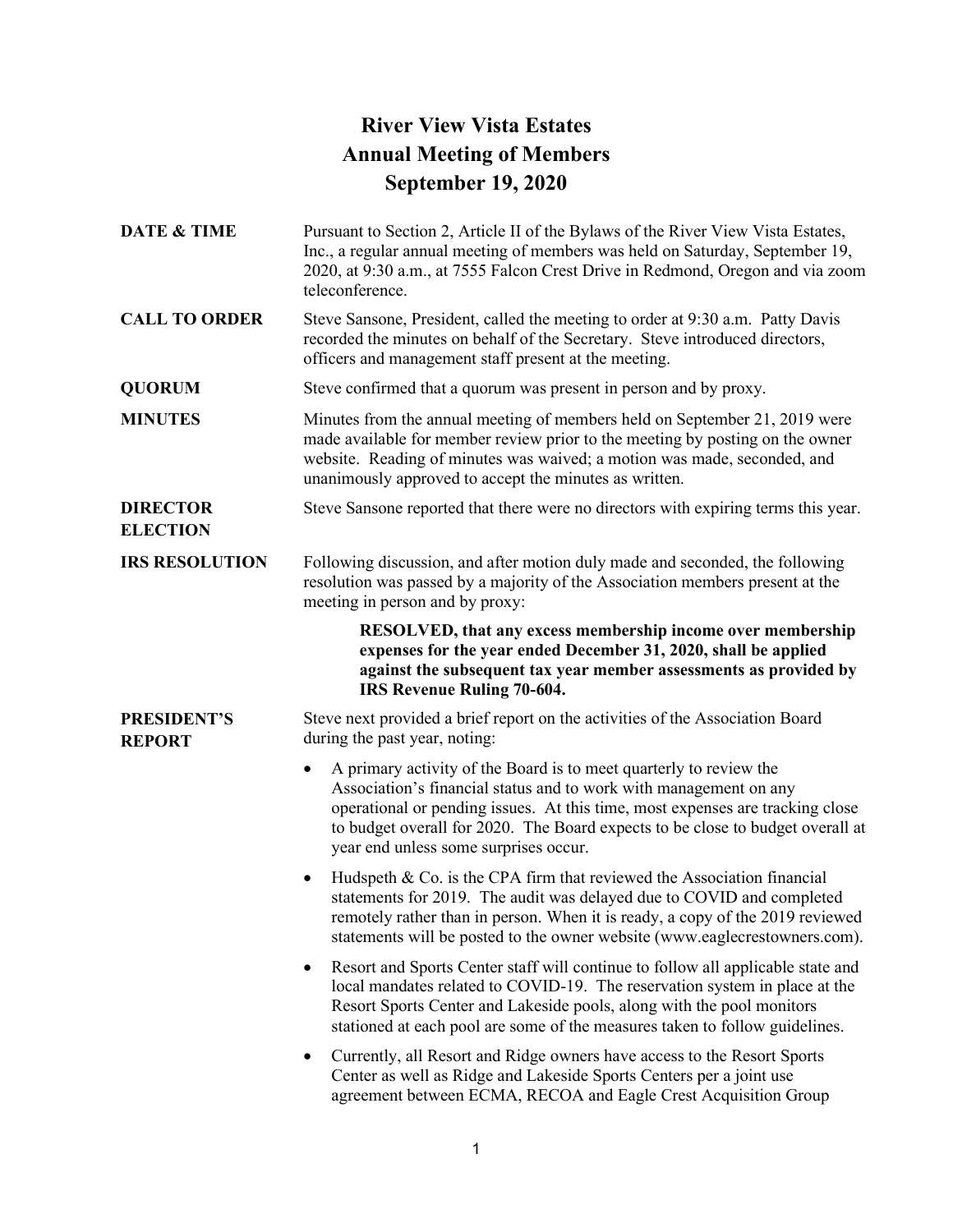("ECAG"-owners of the Ridge and Lakeside Sports Centers). The Board was advised that the Ridge Sports Center pool will continue to be open yearround, assuming COVID related restrictions in place at that time allow. The Resort Sports Center and Redtail Hawk outdoor pool closure during winter is planned to continue.

- The Board will meet in November to address the 2021 Association budget and dues. The Board continues to be sensitive to dues increases while considering the desire to maintain the current level of services. The overall labor shortage continues to impact both services and materials. The Board is getting cost estimates and reviewing policies regarding owner suggested improvements in the Association.
- The Board reviews reserve fund investments and expenses quarterly and obtains an update to the reserve study on an annual basis.
- The Association's reserve-funded projects planned for 2020 included parking pads and walkways along Red Tail Hawk Drive and Ridgehawk Court. The work has been postponed to 2021.
- Steve commended the management team for navigating a challenging year in a helpful, courteous, and professional manner. The year included COVID, tragic forest fires with lingering smoke, political upheaval, and a very difficult and frustrating situation with one of the association members. Hannah has led the charge with the owner situation; we are still working toward a resolution and hope that to occur soon.

Hannah Henson, HOA Manager for Eagle Crest Management ("ECM"), reported on the following resort operations activities:

**RESORT OPERATIONS** 

**REPORT**

- Closure of the outdoor pools during the winter months is planned to continue. The indoor pool at the Ridge Sports Center will be available during these winter months if COVID restrictions in place at that time allow.
- During the Sports Center closure due to COVID, new walls and benches were installed in the sauna and the tennis courts were resurfaced. These projects were funded by Vacation Resort Owners Association as the facility owner.
- In the spring, the Redtail Hawk pool and spa were resurfaced, and new flooring was added in that facility's restrooms. These were Eagle Crest Master Association funded projects.
- ECM will continue to follow state and local guidelines for safety in this era of COVID. Hannah noted management has received great feedback from owners who appreciate all that is being done to make Eagle Crest safe and welcoming.
- The Greenside Café at the Ridge Pro Shop is undergoing renovation of both the inside space and outdoor patio area. This work is planned to be completed before spring 2021.
- Hannah reminded homeowners to visit the website for updates and information – [www.eaglecrestowners.com.](http://www.eaglecrestowners.com/)